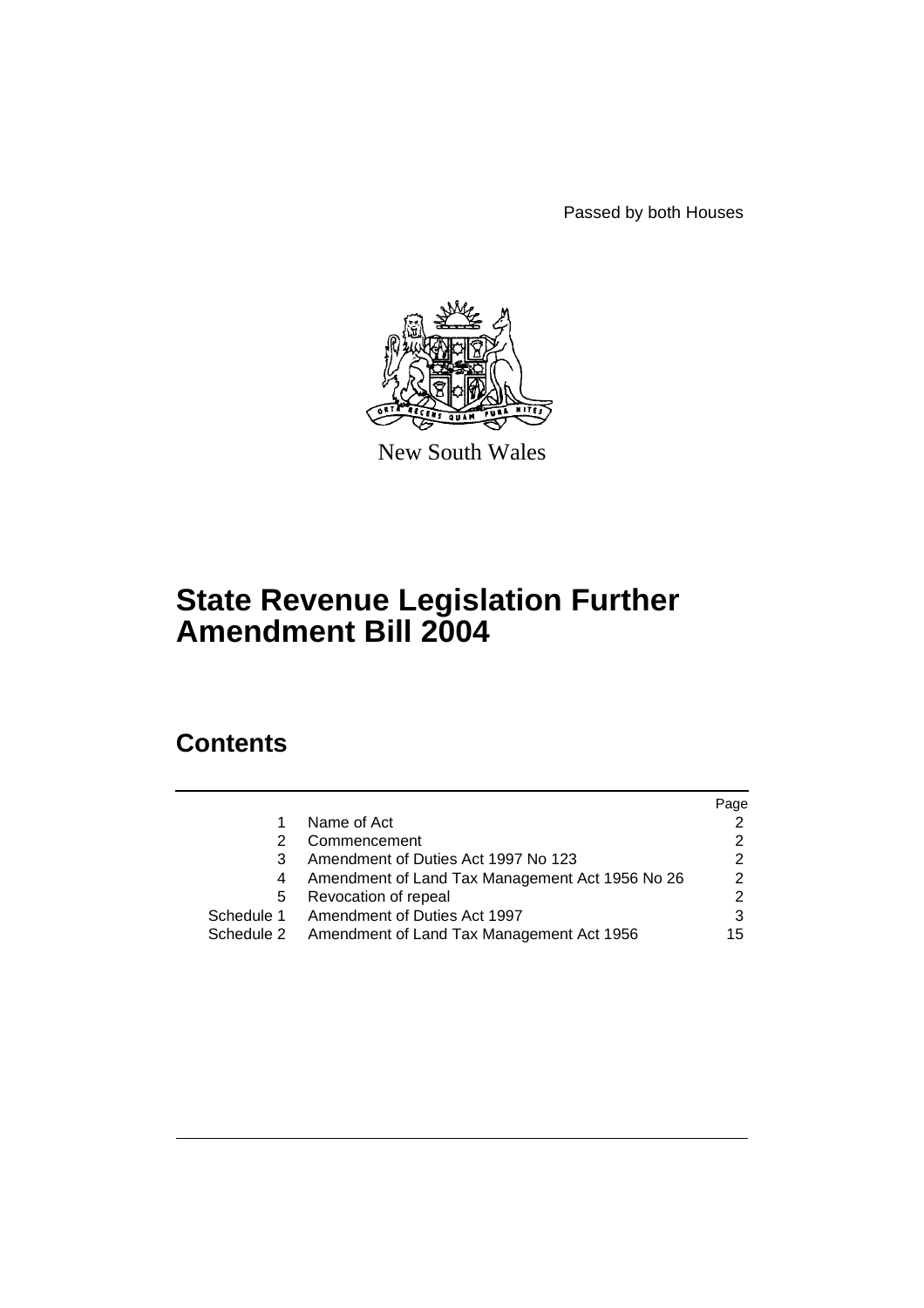*I certify that this PUBLIC BILL, which originated in the LEGISLATIVE ASSEMBLY, has finally passed the LEGISLATIVE COUNCIL and the LEGISLATIVE ASSEMBLY of NEW SOUTH WALES.*

> *Clerk of the Legislative Assembly. Legislative Assembly, Sydney, , 2004*



New South Wales

# **State Revenue Legislation Further Amendment Bill 2004**

Act No , 2004

An Act to amend the *Duties Act 1997* and other State Revenue legislation to make further provision with respect to First Home Plus, premium property duty, vendor duty, inter-jurisdictional mortgage duty, land tax and petroleum products subsidies; and for other purposes.

*I have examined this Bill, and find it to correspond in all respects with the Bill as finally passed by both Houses.*

*Chairman of Committees of the Legislative Assembly.*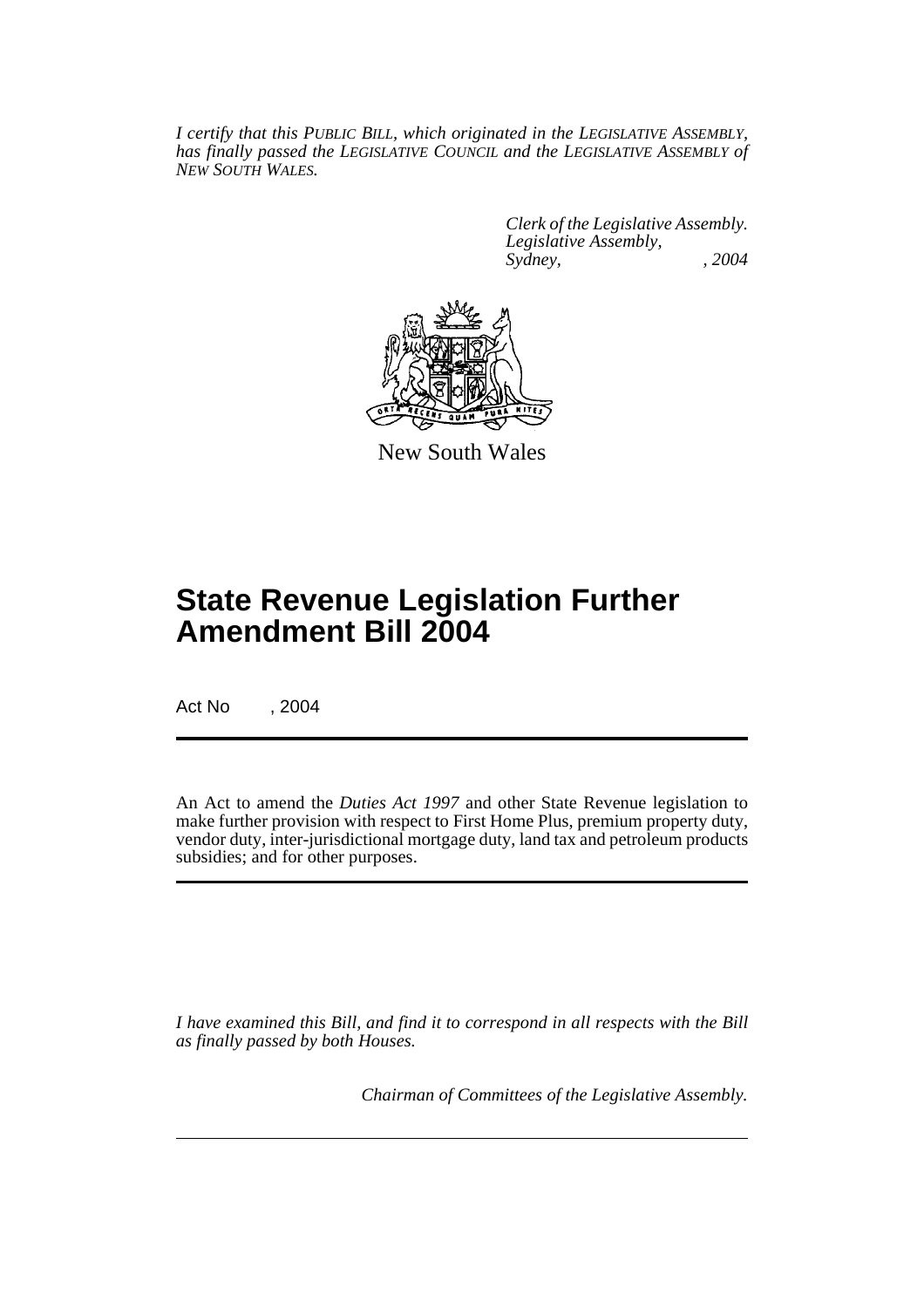## **The Legislature of New South Wales enacts:**

## **1 Name of Act**

This Act is the *State Revenue Legislation Further Amendment Act 2004*.

## **2 Commencement**

- (1) This Act commences on the date of assent, except as provided by subsection (2).
- (2) The following provisions commence, or are taken to have commenced, on the dates specified:
	- (a) Schedule 1 [2]–[5]—1 July 2004,
	- (b) Schedule 1 [19]—1 September 2004,
	- (c) Schedule 2—31 December 2004.

## **3 Amendment of Duties Act 1997 No 123**

The *Duties Act 1997* is amended as set out in Schedule 1.

## **4 Amendment of Land Tax Management Act 1956 No 26**

The *Land Tax Management Act 1956* is amended as set out in Schedule 2.

## **5 Revocation of repeal**

- (1) The *Petroleum Products Subsidy Act 1965* and the *Petroleum Products Subsidy Regulation 1998* are taken not to be, and never to have been, repealed by the *State Revenue Legislation Further Amendment (No 2) Act 2001*.
- (2) The *Petroleum Products Subsidy Regulation 1998* is taken not to be, and never to have been, repealed by section 10 of the *Subordinate Legislation Act 1989*, and for the purposes of that section is taken to have been published on the date of assent to this Act.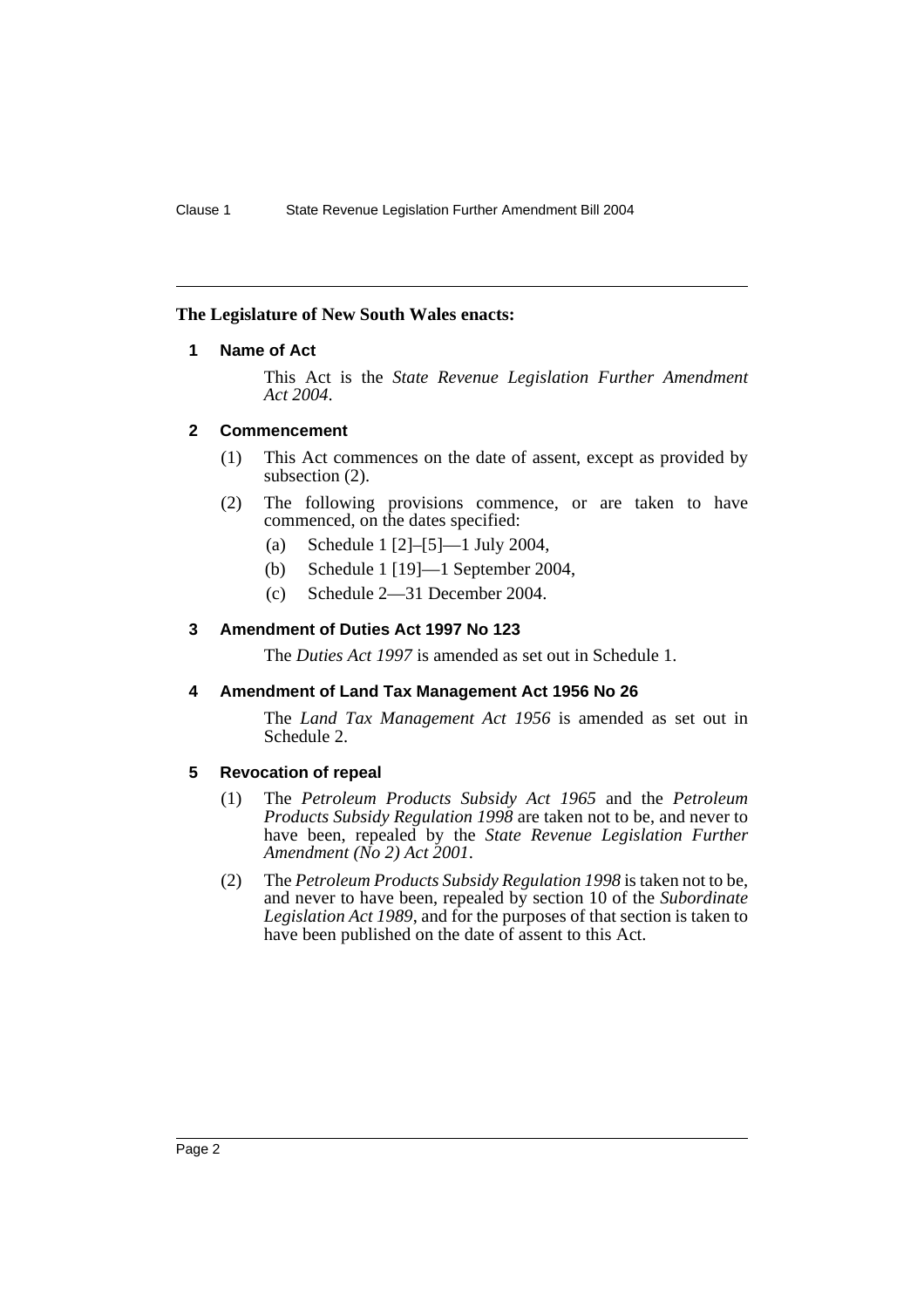Amendment of Duties Act 1997 New York 1997 New York 1997 New York 1997

## **Schedule 1 Amendment of Duties Act 1997**

(Section 3)

#### **[1] Section 32A Premium rate for residential land with dutiable value exceeding \$3,000,000**

Insert after section 32A (2):

- (2A) If the dutiable property subject to a dutiable transaction comprises 2 or more individual items of residential land and 1 or more of those items has a dutiable value exceeding \$3,000,000, the rate of duty chargeable on the dutiable transaction is as follows:
	- (a) for each item of residential land that has a dutiable value exceeding \$3,000,000—\$150,490 plus \$7 for every \$100, or part, by which the dutiable value of the item exceeds \$3,000,000,
	- (b) for the rest of the dutiable property—the rate provided for by section 32.

#### **[2] Section 71 Restrictions on eligibility—previous ownership of residential property or first home concession**

Omit section 71 (1) and (2). Insert instead:

- (1) A purchaser or transferee under an agreement or transfer may apply under the scheme, but will be eligible only if the purchaser or transferee:
	- (a) has not at any time owned residential property in Australia (either solely or with someone else), and
	- (b) has not previously been a party to an application under the scheme that was approved by the Chief Commissioner.
- (2) If a purchaser or transferee under an agreement or transfer has a spouse, the purchaser or transferee is eligible only if the spouse of the purchaser or transferee:
	- (a) has not at any time owned residential property in Australia (either solely or with someone else), and
	- (b) has not previously been a party to an application under the scheme that was approved by the Chief Commissioner.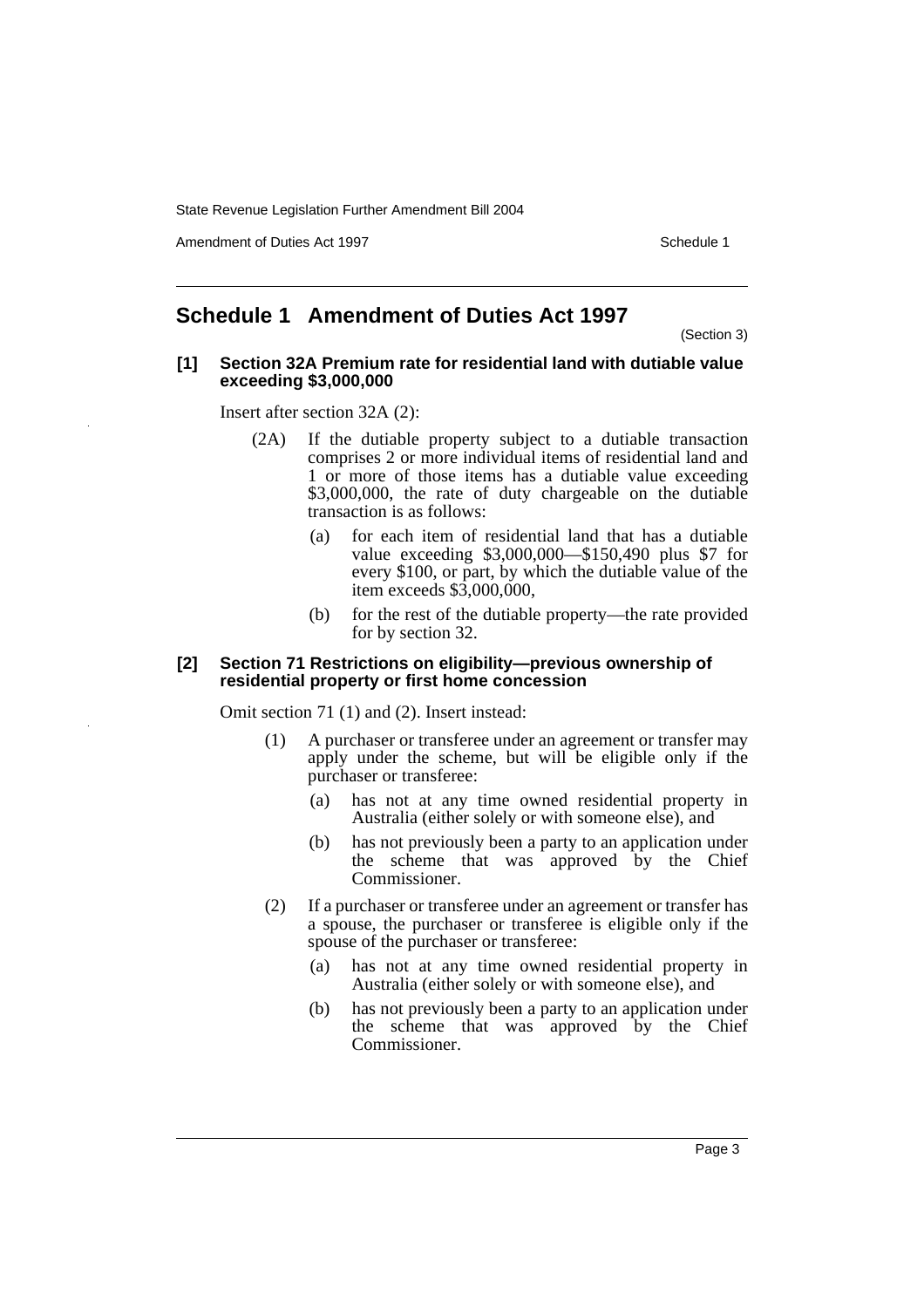Schedule 1 Amendment of Duties Act 1997

## **[3] Section 71 (6)**

Insert ", or who has previously been a party to an application under the scheme that was approved by the Chief Commissioner," after "residential property".

## **[4] Section 76 Residence requirement**

Omit "in accordance with the residence requirement" from section 76 (3).

Insert instead "as their principal place of residence".

#### **[5] Section 76 (6)**

Omit the subsection.

## **[6] Section 158 What is the "dutiable value" of land-related property?**

Insert "(except in sections 22 and 23)" after "transferee" in section 158 (2) (d).

## **[7] Section 162B Principal place of residence exemption**

Insert after section 162B (4):

- (5) For the purposes of the principal place of residence exemption, a vendor of land that is owned by 2 or more persons is not considered to be used and occupied by the vendor as the principal place of residence of the vendor unless the land is used and occupied as the principal place of residence of:
	- (a) at least one of the owners who is a natural person and whose ownership share is 50% or more, or
	- (b) each of 2 or more of the owners who are natural persons and whose combined ownership share is 50% or more.

## **[8] Section 162D Exemption applies to natural persons only**

Omit the section.

## **[9] Section 162M What is the vendor acquisition date?**

Omit "a legal or equitable interest in" wherever occurring.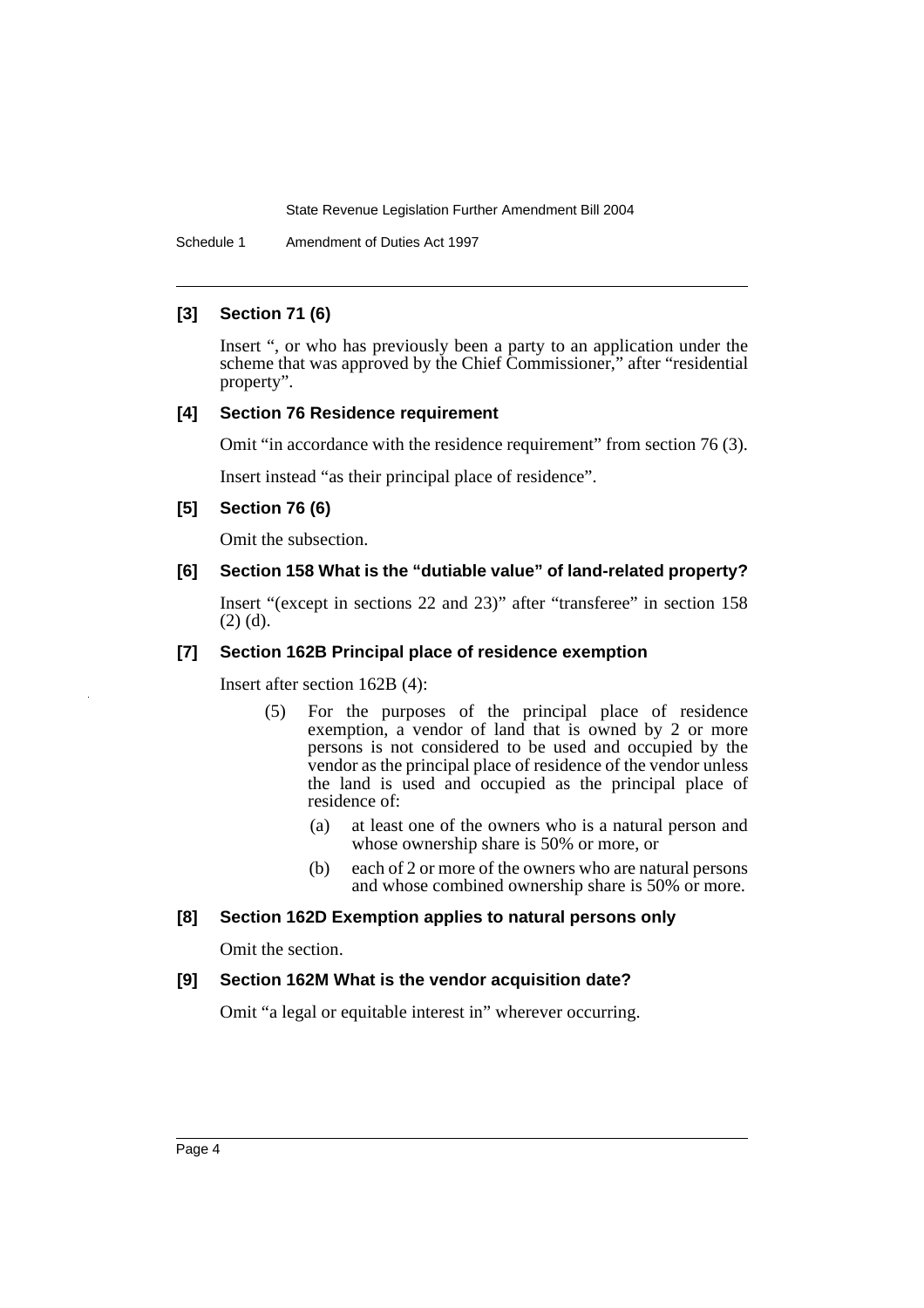Amendment of Duties Act 1997 New York 1997 New York 1997 New York 1997

#### **[10] Section 162O Transactions relating to multiple items or interests**

Insert at the end of the section:

(2) If a vendor duty transaction relates to separate interests in an item of land-related property, the amount if any by which the dutiable value of the land-related property on the transfer date exceeds the dutiable value of the land-related property on the vendor acquisition date is, for the purposes of this Division, to be assessed and determined separately for each of those separate interests, and duty is chargeable accordingly.

## **[11] Sections 162P and 162Q**

Omit the sections. Insert instead:

#### **162P Exemption for sale of new buildings**

#### (1) **Exemption for new buildings never occupied before sale**

An agreement for the sale or transfer, or a transfer, of land is not chargeable with vendor duty if:

- (a) it is an agreement for the sale or transfer, or a transfer, of land on which one or more buildings have been constructed by or on behalf of the vendor that are suitable for use or occupation for residential, commercial or other purposes, and
- (b) the building or buildings have never been occupied or used for any purpose prior to the first execution of the agreement or transfer or (if the Chief Commissioner is satisfied that they were constructed to be occupied or used for residential purposes) have never been occupied or used for residential purposes before that first execution, and
- (c) the Chief Commissioner is satisfied that the building or buildings are a significant improvement to the land, and
- (d) the sale or transfer is the first sale or transfer of the land since the building or buildings were completed, and
- (e) there are no other buildings on the land that are suitable for use or occupation for residential, commercial or other purposes, other than heritage buildings.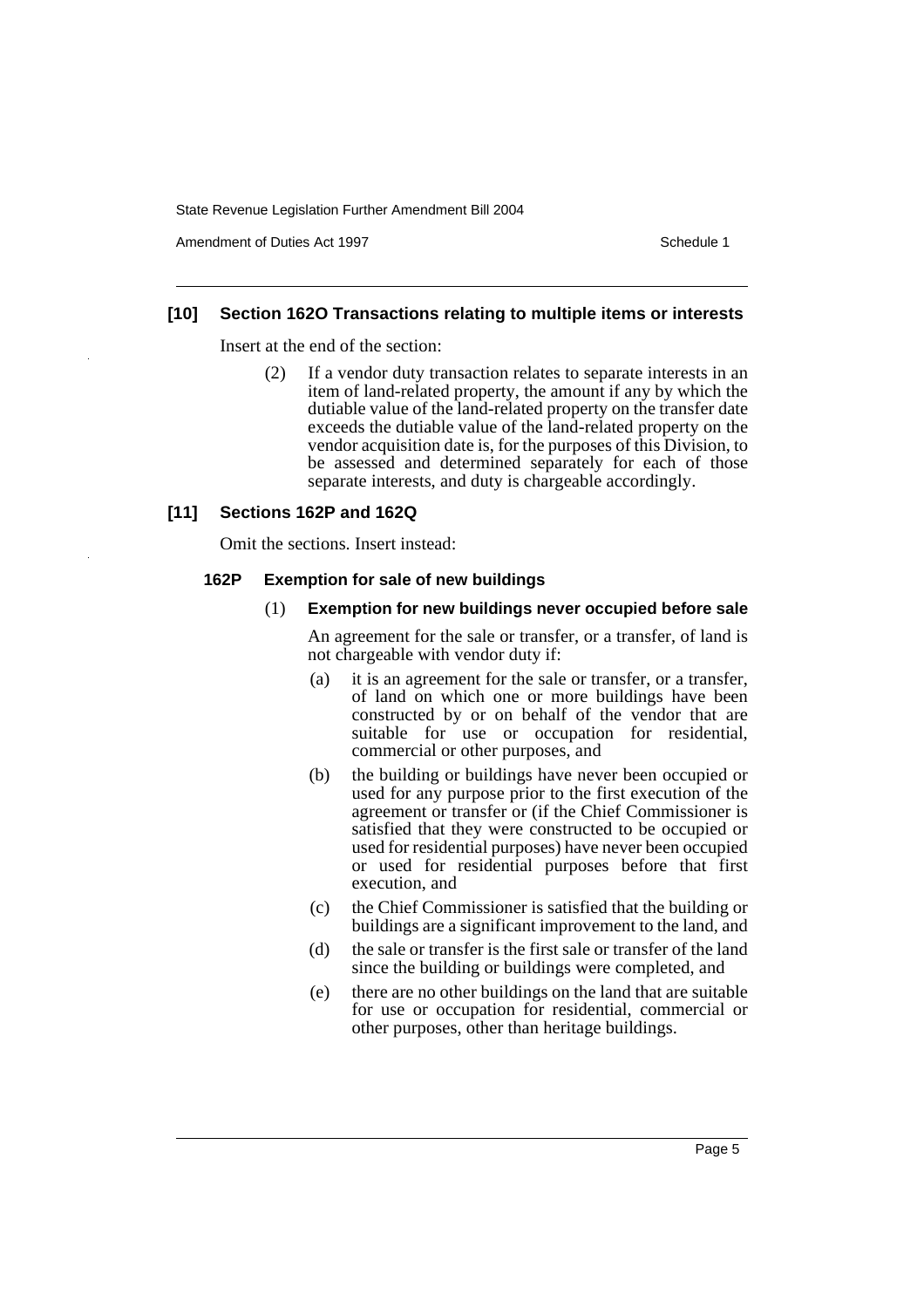Schedule 1 Amendment of Duties Act 1997

#### (2) **Exemption for new buildings sold within 12 months after completion**

An agreement for the sale or transfer, or a transfer, of land is not chargeable with vendor duty if:

- (a) it is an agreement for the sale or transfer, or a transfer, of land on which one or more buildings have been constructed by or on behalf of the vendor that are suitable for use or occupation for residential, commercial or other purposes, and
- (b) the building or buildings have never been occupied or used for any purpose prior to being completed, and
- (c) the Chief Commissioner is satisfied that the building or buildings are a significant improvement to the land, and
- (d) the agreement for the sale or transfer, or the transfer, of the land was first executed within 12 months after the building or buildings were completed, and
- (e) the sale or transfer is the first sale or transfer of the land since the building or buildings were completed, and
- (f) there are no other buildings on the land that are suitable for use or occupation for residential, commercial or other purposes, other than heritage buildings.

#### (3) **Exemption for new buildings to be constructed on subdivided lots before completion**

An agreement for the sale or transfer of land is not chargeable with vendor duty if:

- (a) it is an agreement for the sale or transfer of a lot in a plan of subdivision (including an unregistered plan of subdivision), on which a building is to be constructed before completion of the sale or transfer, and
- (b) the Chief Commissioner is satisfied that the building will be a significant improvement to the land, and
- (c) the sale or transfer is the first sale or transfer of the lot.
- (4) For the purposes of this section, a building is *completed* when:
	- (a) an occupation certificate under the *Environmental Planning and Assessment Act 1979* has been issued for the building, or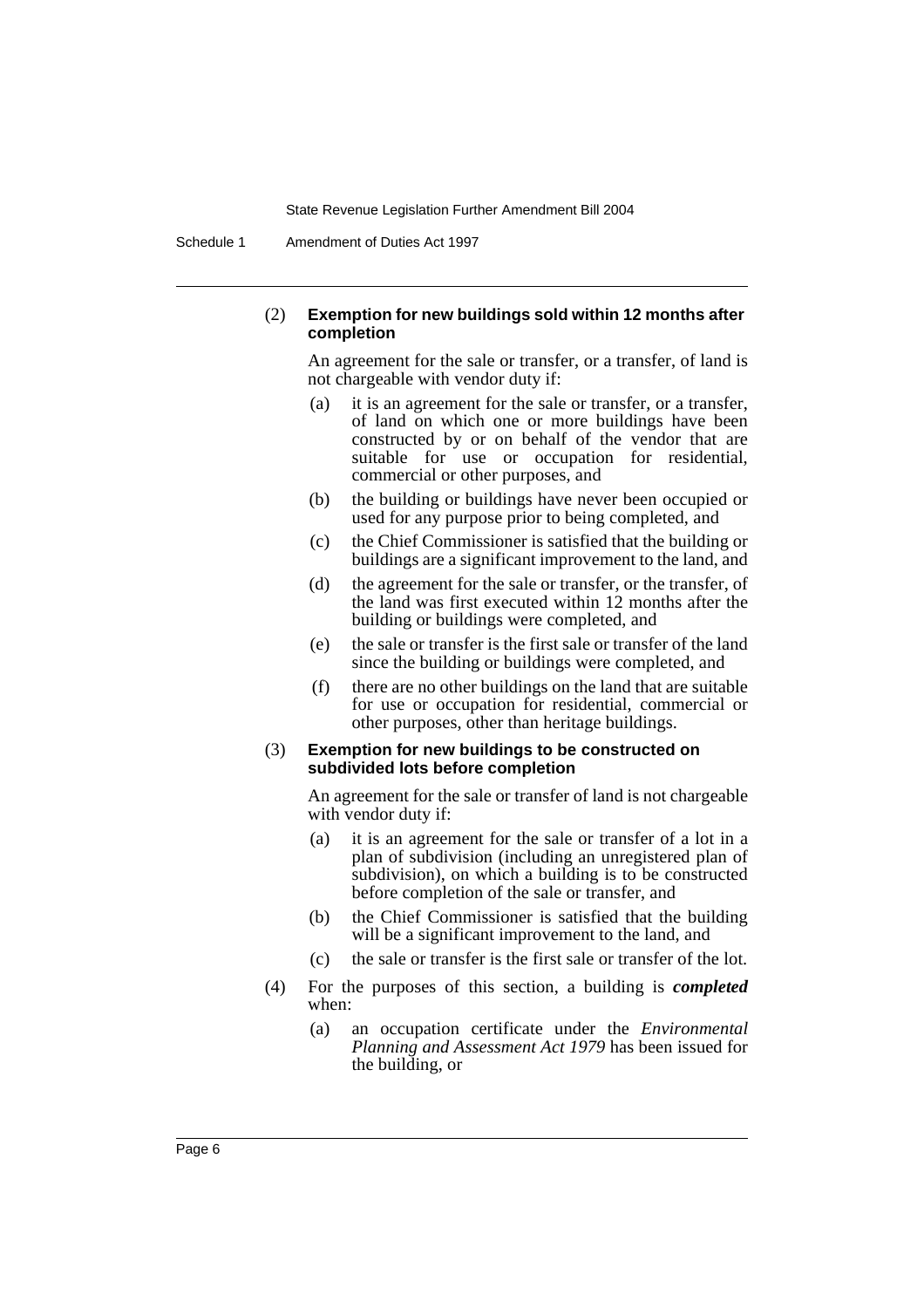Amendment of Duties Act 1997 New York 1997 New York 1997 New York 1997

- (b) if such an occupation certificate is not required before the building can be lawfully occupied—the Chief Commissioner is satisfied that the building is ready for occupation for a purpose for which it has been constructed.
- (5) In this section:

*heritage building* means a building that the Chief Commissioner is satisfied has heritage significance.

#### **162Q Exemption for sale of substantially new buildings**

#### (1) **Exemption for substantially new buildings not occupied between completion and sale**

An agreement for the sale or transfer, or a transfer, of land is not chargeable with vendor duty if:

- (a) it is an agreement for the sale or transfer, or a transfer, of land on which one or more substantially new buildings have been constructed by or on behalf of the vendor that are suitable for use or occupation for residential, commercial or other purposes, and
- (b) the building or buildings have not been occupied or used for any purpose after completion and prior to the first execution of the agreement or transfer, and
- (c) the Chief Commissioner is satisfied that the building or buildings are a significant improvement to the land, and
- (d) the sale or transfer is the first sale or transfer of the land since the building or buildings were completed, and
- (e) there are no other buildings on the land that are suitable for use or occupation for residential, commercial or other purposes, other than heritage buildings or unoccupied new buildings.

#### (2) **Exemption for substantially new buildings sold within 12 months after completion**

An agreement for the sale or transfer, or a transfer, of land is not chargeable with vendor duty if:

(a) it is an agreement for the sale or transfer, or a transfer, of land on which one or more substantially new buildings have been constructed by or on behalf of the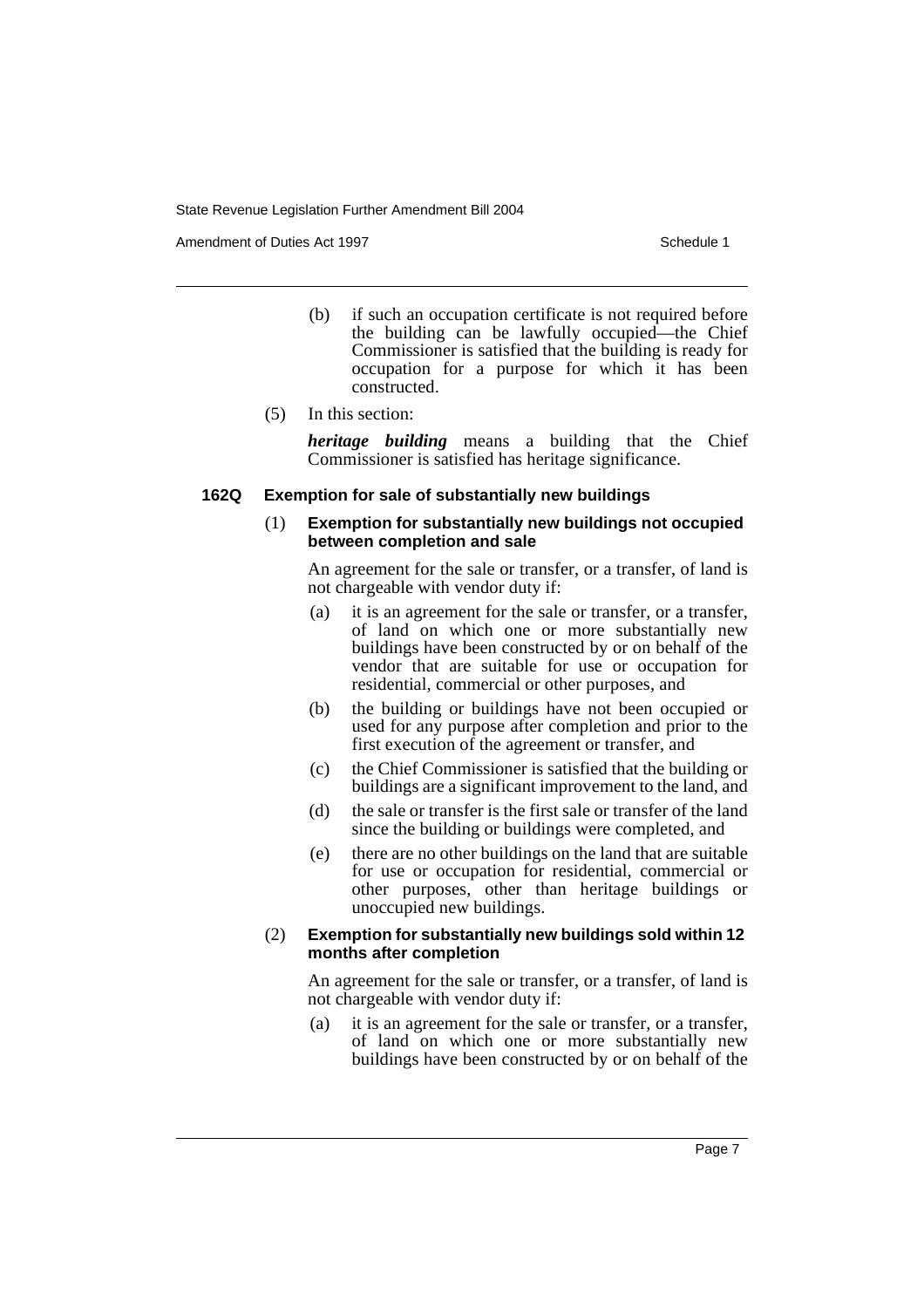vendor that are suitable for use or occupation for residential, commercial or other purposes, and

- (b) the agreement for the sale or transfer, or the transfer, of the land was first executed within 12 months after the building or buildings were completed, and
- (c) the Chief Commissioner is satisfied that the building or buildings are a significant improvement to the land, and
- (d) the sale or transfer is the first sale or transfer of the land since the building or buildings were completed, and
- (e) there are no other buildings on the land that are suitable for use or occupation for residential, commercial or other purposes, other than heritage buildings or unoccupied new buildings.
- (3) For the purposes of this section, a building is *completed* when:
	- (a) an occupation certificate under the *Environmental Planning and Assessment Act 1979* has been issued for the building, or
	- (b) if such an occupation certificate is not required before the building can be lawfully occupied—the Chief Commissioner is satisfied that the building is ready for occupation for a purpose for which it has been constructed.
- (4) For the purposes of this section, a building is a *substantially new building* if the Chief Commissioner is satisfied that all parts of the building have been replaced with the exception of the following:
	- (a) parts of the building (if any) that have heritage significance,
	- (b) parts of the building required to be retained for structural necessity,
	- (c) major plant and equipment associated with the building.
- (5) In this section:

*heritage building* means a building that the Chief Commissioner is satisfied has heritage significance.

*unoccupied new building* means a building that has never been occupied or used for any purpose.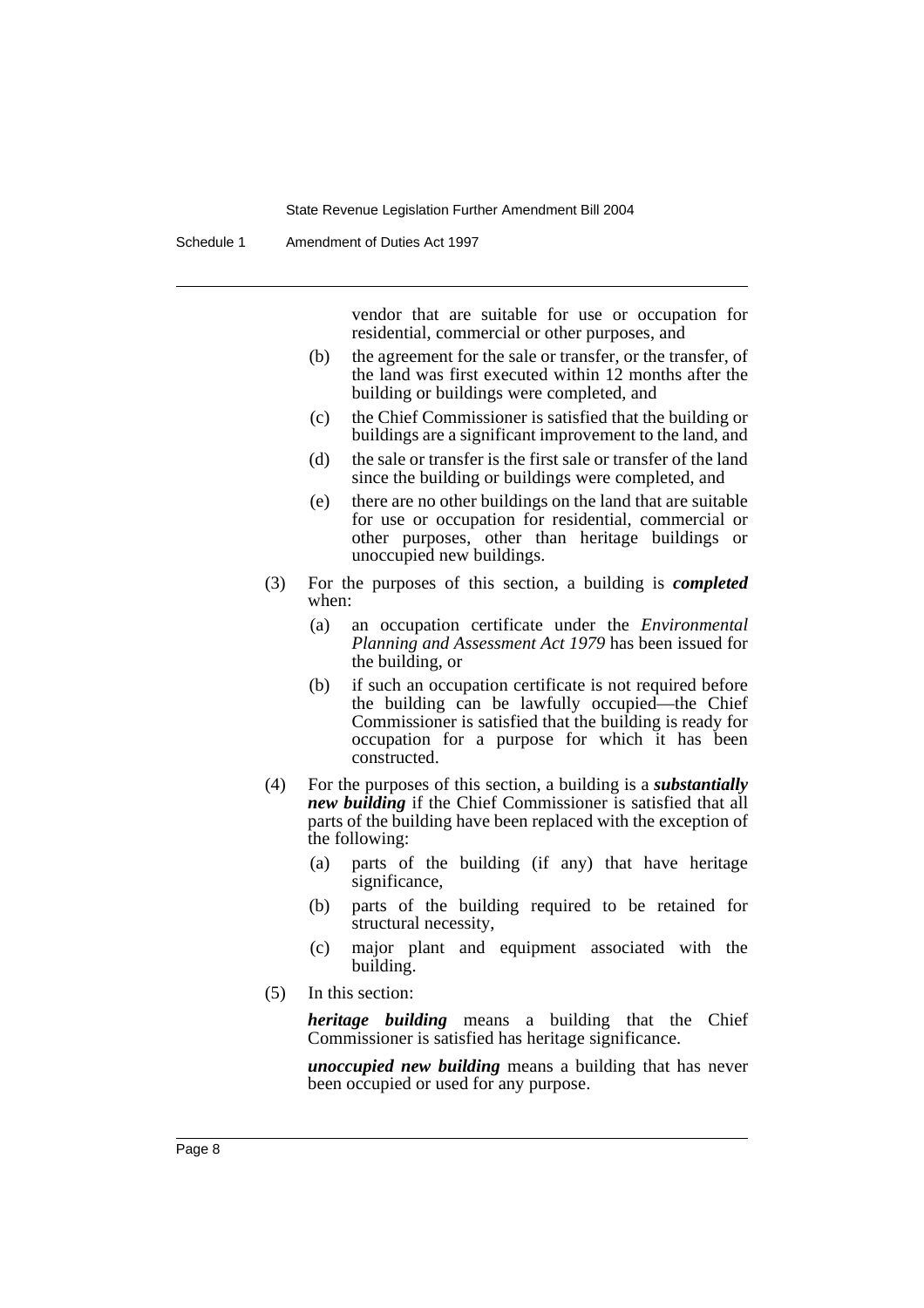Amendment of Duties Act 1997 New York 1997 New York 1997 New York 1997

## **[12] Section 162S Improved vacant land**

Omit "by or on behalf of the vendor" wherever occurring.

Insert instead "at the vendor's expense".

## **[13] Section 162T Sale of business that includes land-related property**

Insert "the whole of" before "a business".

## **[14] Section 162UA**

Insert after section 162U:

#### **162UA Sale by mortgagee or receiver under power of sale**

An agreement for the sale or transfer, or a transfer, of land-related property is not chargeable with vendor duty if the Chief Commissioner is satisfied that the agreement or transfer is pursuant to the bona fide exercise of a power of sale by a mortgagee, receiver, liquidator or trustee in bankruptcy.

#### **[15] Section 162V Land subject to conservation instruments**

Omit section 162V (1). Insert instead:

(1) This section applies to a vendor duty transaction if the Chief Commissioner is satisfied that the land-related property transferred is land that is wholly or partly the subject of a conservation agreement under the *National Parks and Wildlife Act 1974* or a trust agreement registered as referred to in section 36 of the *Nature Conservation Trust Act 2001*. These conservation agreements and registered trust agreements are referred to in this section as *conservation instruments*.

## **[16] Section 162V (2)–(4)**

Omit "conservation agreement" wherever occurring.

Insert instead "conservation instrument".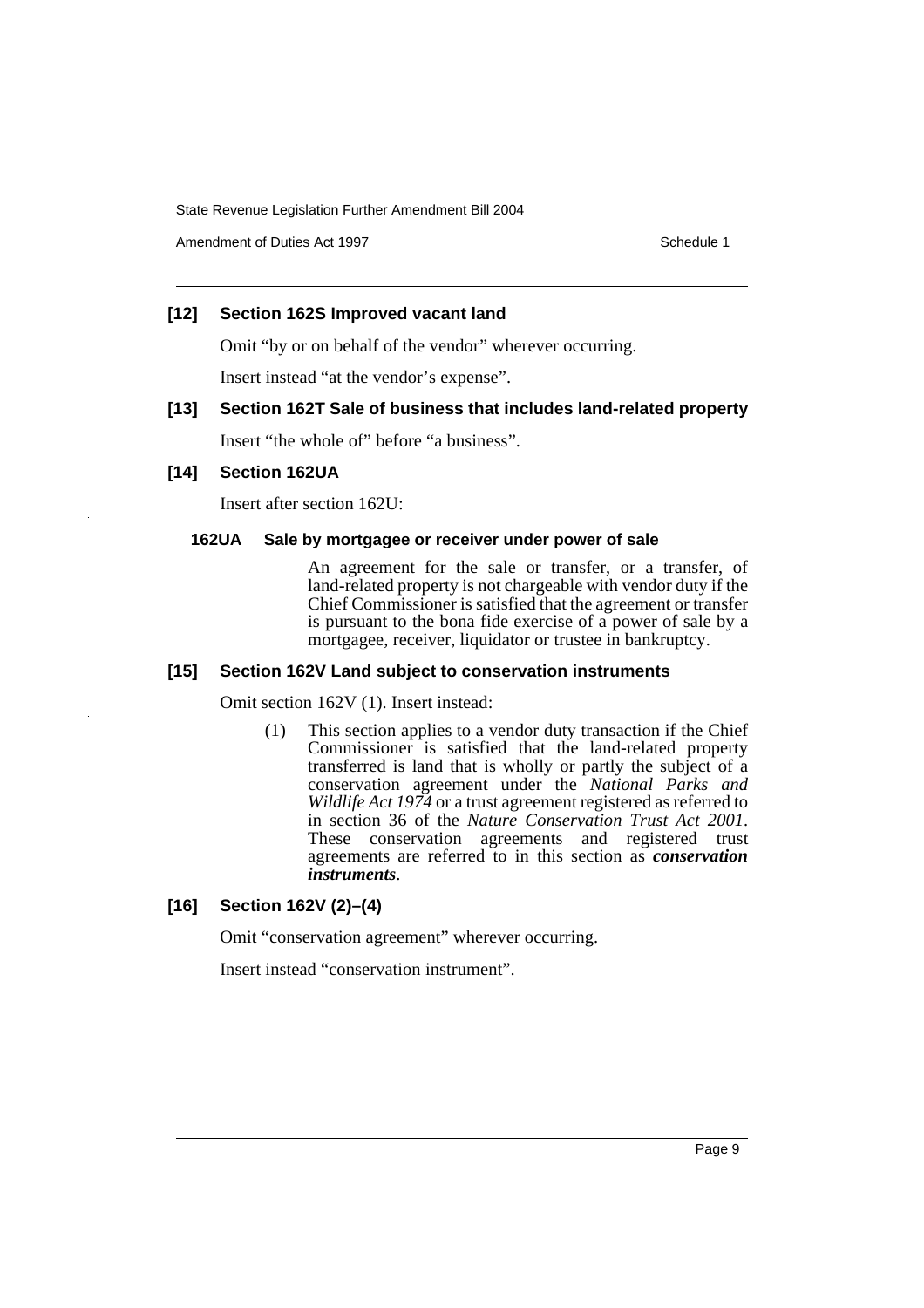Schedule 1 Amendment of Duties Act 1997

#### **[17] Section 162X Transactions exempt from ad valorem duty under Chapter 2**

Omit section 162X (1). Insert instead:

- (1) Subject to this Division, no vendor duty is chargeable under this Chapter on a vendor duty transaction if:
	- (a) ad valorem duty is not chargeable on the transaction as a dutiable transaction under Chapter 2 because of any of the provisions of Parts 6 and 7 of Chapter 2 (other than sections 61 and 62), or
	- (b) the transaction is the subject of an exemption under any of sections 96–99, or
	- (c) the duty chargeable on the transaction under Chapter 2 is the duty chargeable under section 18 (3), or
	- (d) the transaction is a transfer in respect of which the Chief Commissioner is required by section 51 to refund ad valorem duty.

## **[18] Section 162Y Exemptions for charities and others under Chapter 11**

Omit section 162Y (3).

#### **[19] Section 216 Mortgages over property not wholly within New South Wales**

Omit "within a Territory or" from the value of *T* in section 216 (2).

#### **[20] Section 275**

Omit the section. Insert instead:

#### **275 Charitable and benevolent bodies**

- (1) Duty under this Act (other than vendor duty) is not chargeable on a transfer, or an agreement for the sale or transfer, or a lease, of dutiable property to, or a declaration of trust over dutiable property held or to be held on trust for, or a mortgage given by or on behalf of, an exempt charitable or benevolent body.
- (2) Vendor duty is not chargeable on a transfer, or an agreement for the sale or transfer, of land-related property by, or a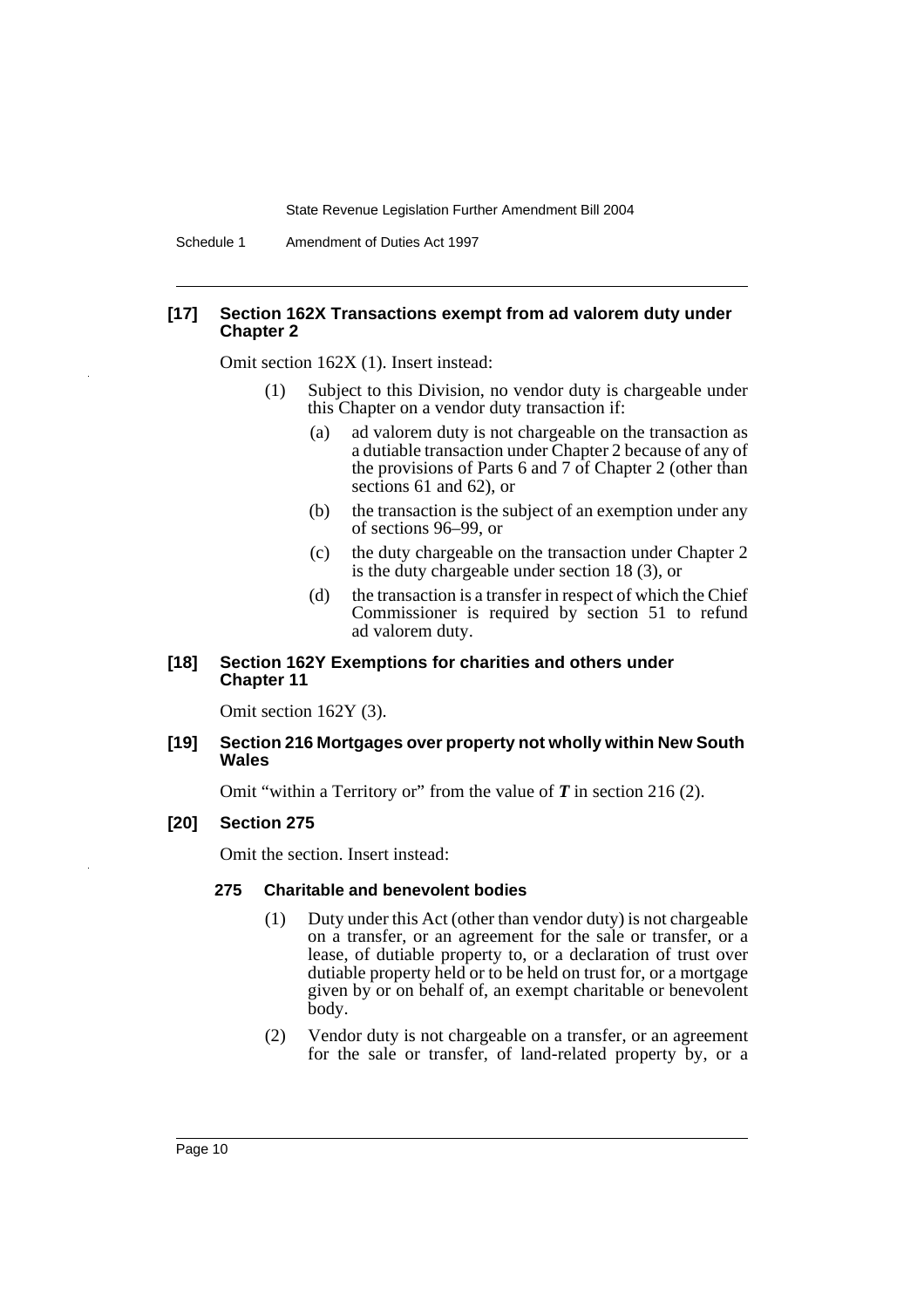Amendment of Duties Act 1997 New York 1997 New York 1997 New York 1997

declaration of trust over land-related property by, an exempt charitable or benevolent body.

(3) In this section:

#### *exempt charitable or benevolent body* means:

- (a) any society or institution for the time being approved by the Chief Commissioner for the purposes of this paragraph whose resources are, in accordance with its rules or objects, used wholly or predominantly for:
	- (i) the relief of poverty in Australia, or
	- (ii) the promotion of education in Australia, or
- (b) any society or institution that, in the opinion of the Chief Commissioner, is of a charitable or benevolent nature, or has as its primary object the promotion of the interests of Aborigines and if:
	- (i) (in the application of this definition for the purposes of subsection  $(1)$ ) the dutiable transaction or instrument is for such purposes as the Chief Commissioner may approve in accordance with guidelines approved by the Treasurer, or
	- (ii) (in the application of this definition for the purposes of subsection (2)) the land-related property was used by the society or institution for such purposes as the Chief Commissioner may approve in accordance with guidelines approved by the Treasurer.

#### **[21] Schedule 1 Savings, transitional and other provisions**

Insert at the end of clause 1 (1):

*State Revenue Legislation Further Amendment Act 2004*

## **[22] Schedule 1, clause 41 (5) and (6)**

Insert after clause 41 (4):

(5) The occupation by a vendor of land to which a vendor duty transaction applies as his or her principal place of residence that ceased not more than 6 months before 1 June 2004 is, for the purposes of the application of clause 4 of Schedule 2 in respect of the transaction, to be treated as having ceased immediately before 1 June 2004.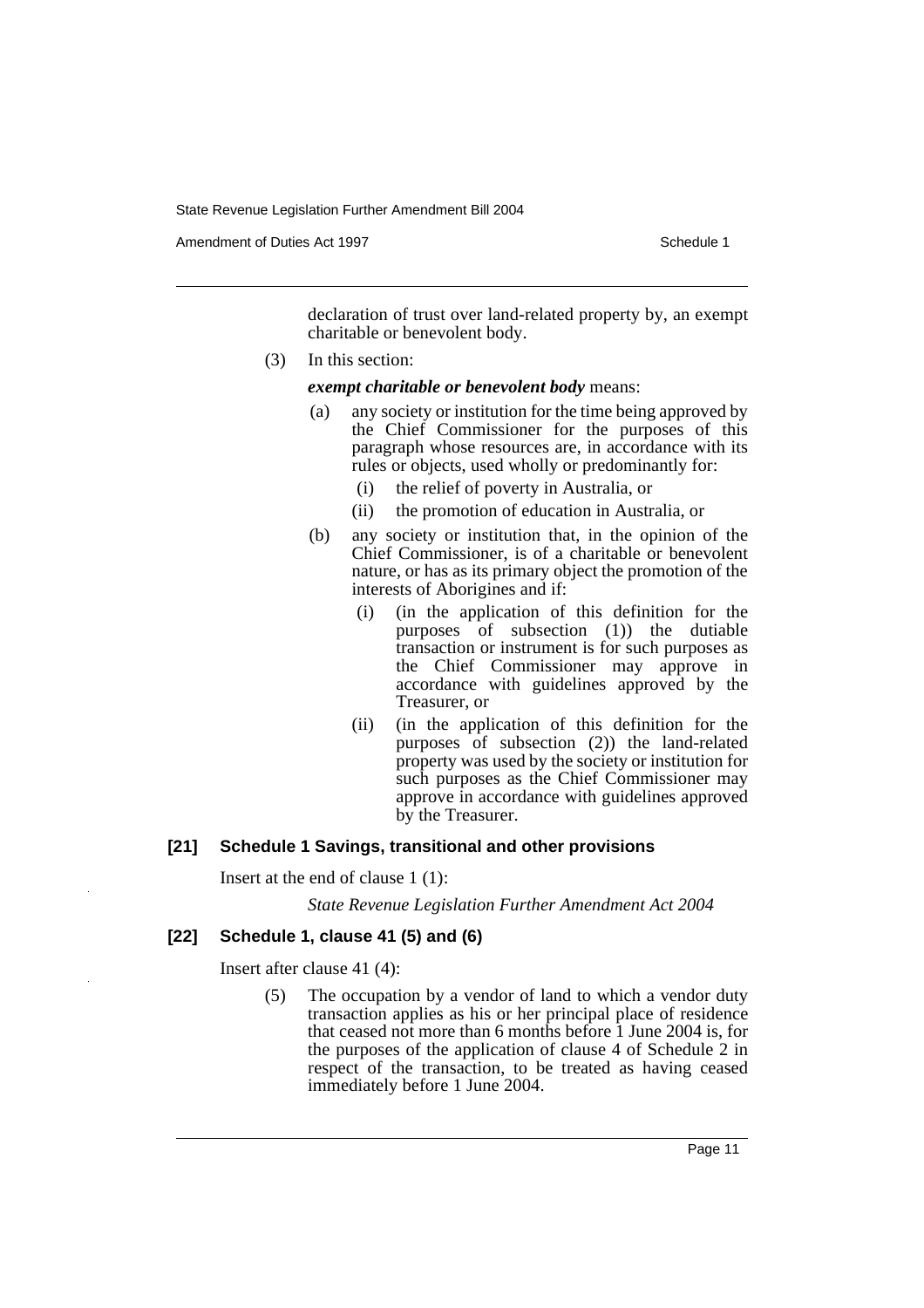Schedule 1 Amendment of Duties Act 1997

(6) If the vendor in respect of a vendor duty transaction is the legal personal representative of a deceased person, or a beneficiary under a will of a deceased person or on the intestacy of a deceased person, and the grant of probate or letters of administration occurred before 1 June 2004, clause 6 of Schedule 2 applies in respect of the transaction as if the grant of probate or letters of administration had occurred on 1 June 2004.

## **[23] Schedule 1, Part 19**

Insert after Part 18:

## **Part 19 Provisions consequent on enactment of State Revenue Legislation Further Amendment Act 2004**

## **43 Amendments operate from 1 June 2004**

- (1) An amendment to this Act made by the *State Revenue Legislation Further Amendment Act 2004*, except an amendment referred to in section 2 (2) of that Act, is taken to have effect as if it had commenced on 1 June 2004.
- (2) A vendor duty transaction that occurred on or after 1 June 2004 in respect of which vendor duty is chargeable because of the amendments made to this Act by the *State Revenue Legislation Further Amendment Act 2004* is taken (if the vendor duty has not already been paid) to become chargeable with that duty on the date of assent to that Act.
- (3) The imposition, payment and recovery of duty under this Act before the date of assent to the *State Revenue Legislation Further Amendment Act 2004* is taken to have been validly done to the extent that it would have been validly done had the amendments made by that Act been in force at the time it was done.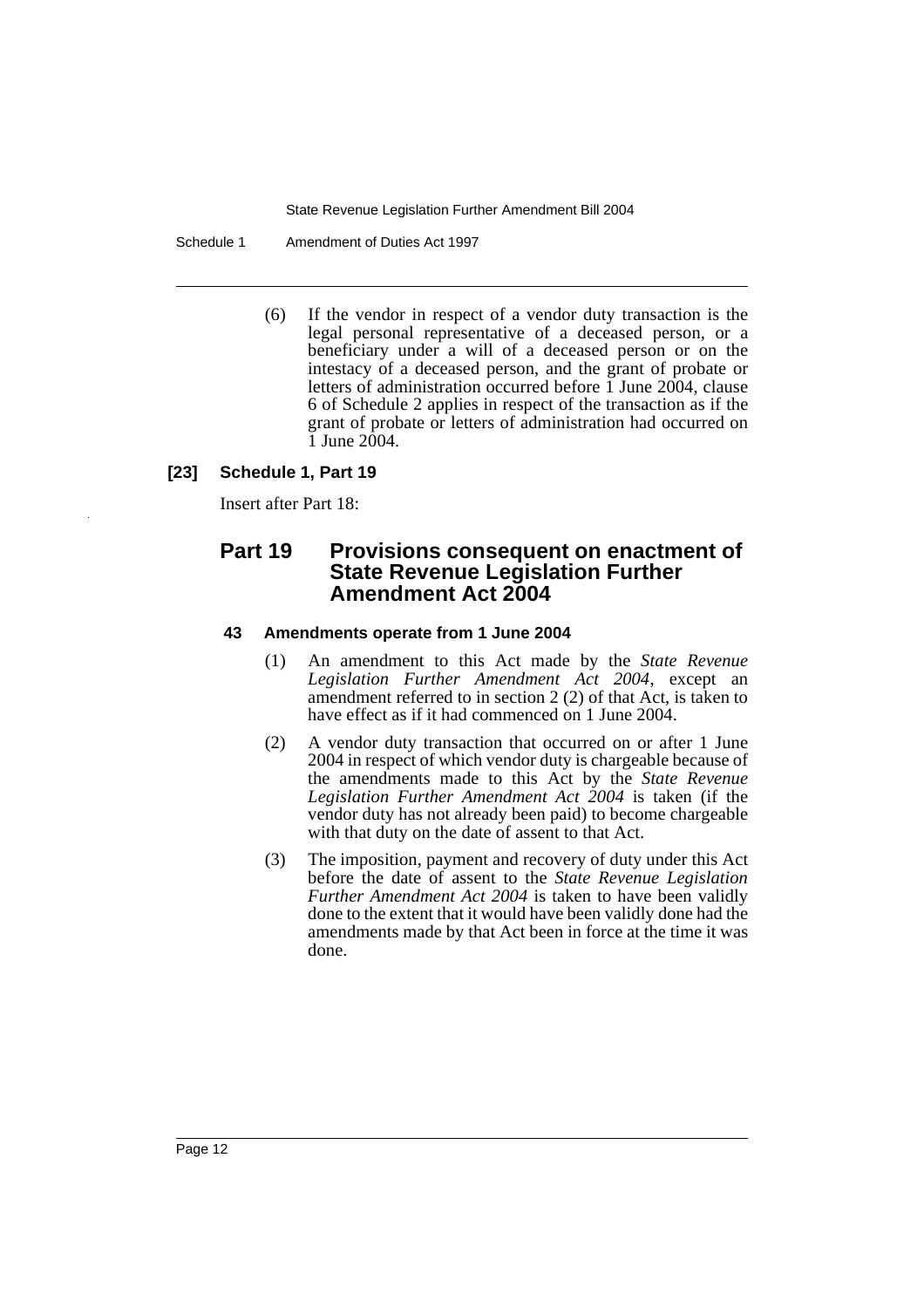Amendment of Duties Act 1997 New York 1997 New York 1997 New York 1997

### **[24] Schedule 2 Principal place of residence exemption—concessions and restrictions**

Insert after clause 4 (3):

(4) The Chief Commissioner may, if satisfied that there is a good reason for doing so, extend the period of 6 months referred to in subclause (1) in a particular case.

#### **[25] Schedule 2, clause 5 (1)**

Omit "the vendor is taken".

Insert instead "the vendor is entitled (if the vendor so chooses) to be taken".

## **[26] Schedule 2, clause 5 (4)**

Omit the subclause. Insert instead:

(4) Any period for which a person is taken pursuant to this clause to have continued to use and occupy a former residence as his or her principal place of residence is to be disregarded as a period of use and occupation of any other residence as the person's principal place of residence (despite the fact that the use and occupation of the other residence during that period was use and occupation as the person's actual principal place of residence).

## **[27] Schedule 2, clause 6 (2) (a)**

Omit "the date of the deceased person's death".

Insert instead "the grant of probate or letters of administration to the legal personal representative".

## **[28] Schedule 2, clause 7 (2)**

Omit the subclause. Insert instead:

- (2) Subclause (1) applies to a vendor duty transaction only if:
	- (a) the vendor under the transaction is the legal personal representative of the deceased person or is a beneficiary under the will of the deceased person, or on the intestacy of the deceased person, in whom the deceased person's interest vested after the termination (by expiry or surrender) of the life estate, and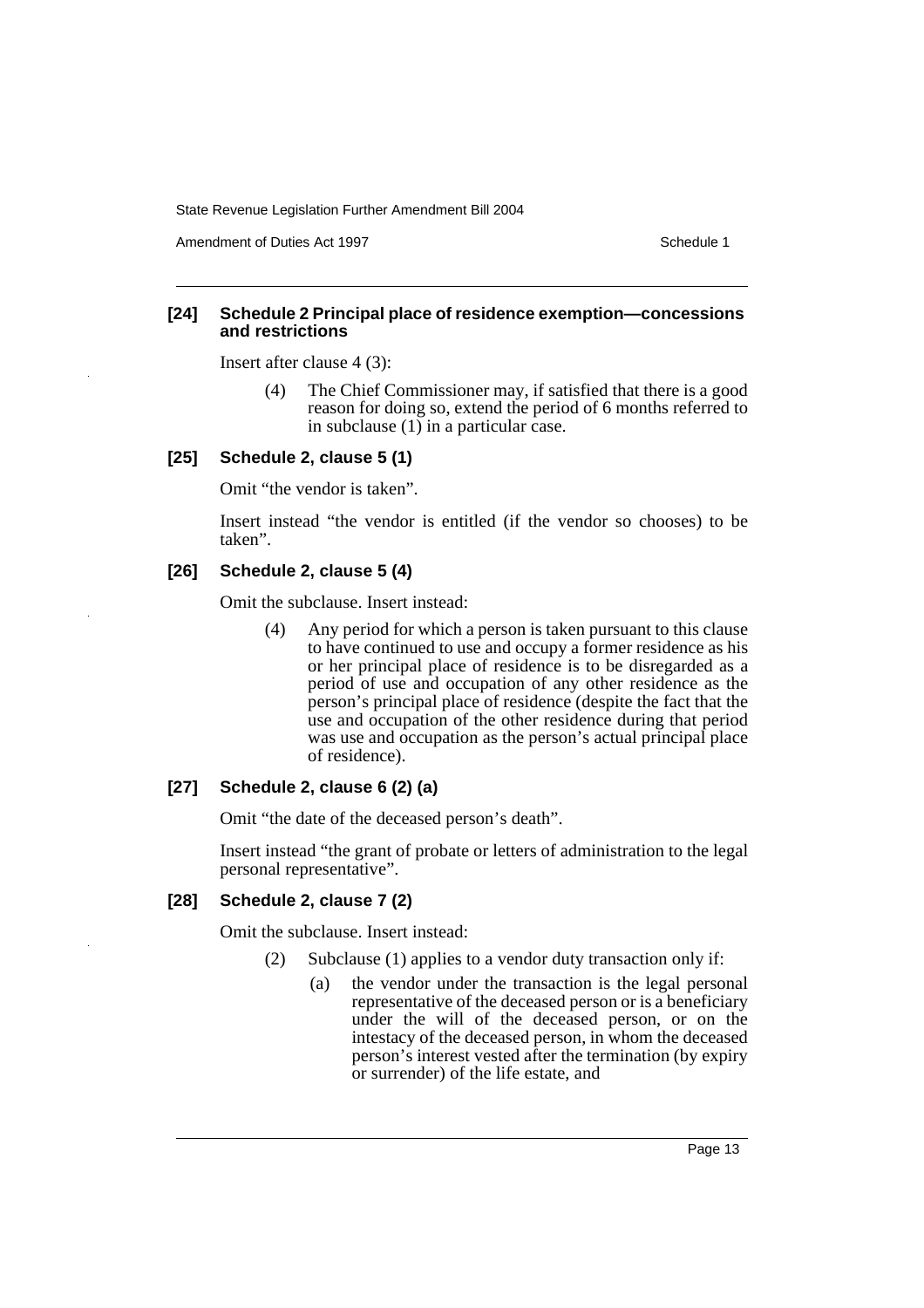Schedule 1 Amendment of Duties Act 1997

(b) the date on which (but for this clause) a liability for vendor duty would arise in respect of the transaction is within 12 months after the termination of the life estate.